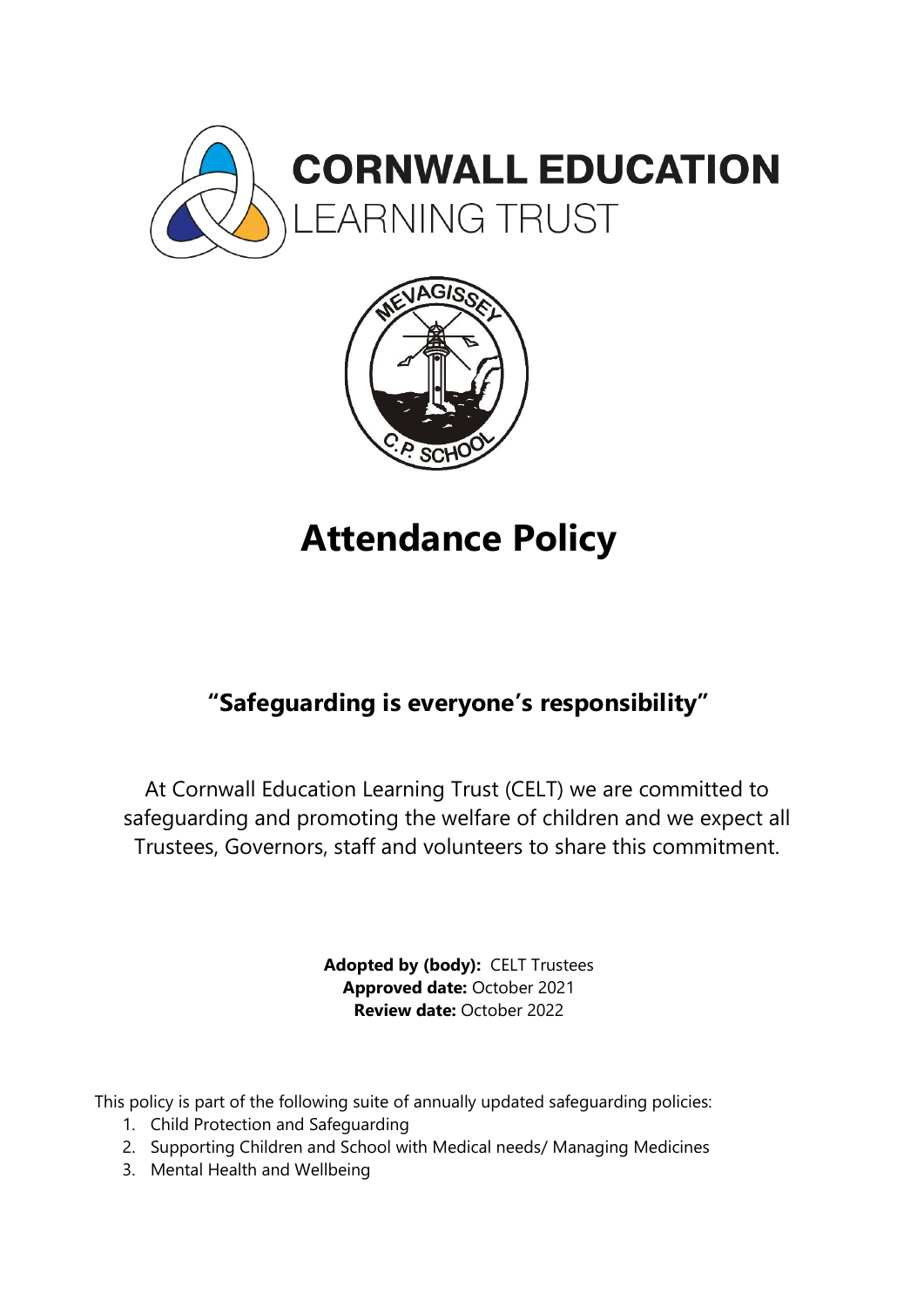

- 4. Online Safety
- 5. Peer on Peer Abuse
- **6. Attendance**
- 7. Staff Code of Conduct
- 8. Whistleblowing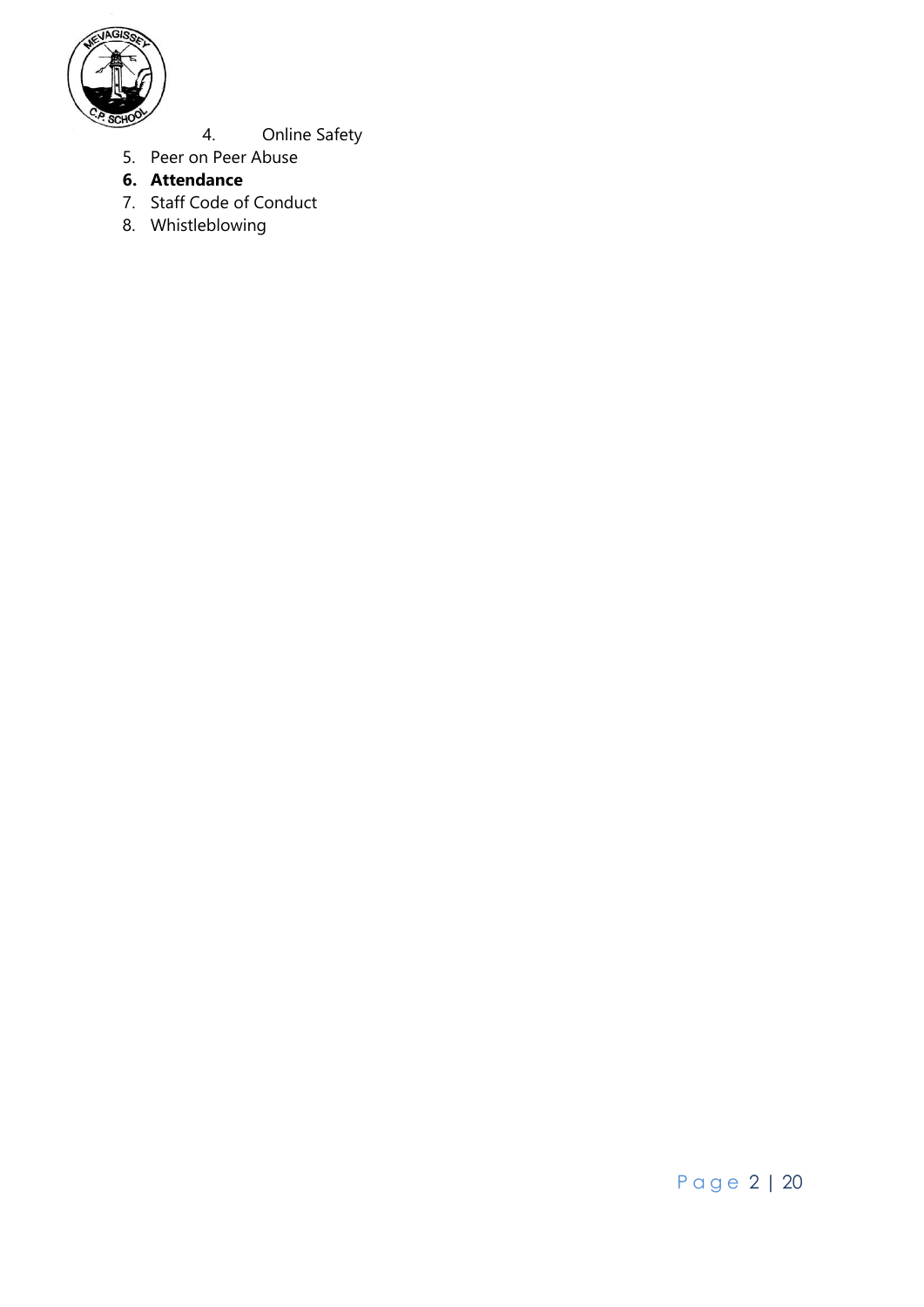

**Contents** 

# Contents

| 1.1.1            |                                                                                |  |
|------------------|--------------------------------------------------------------------------------|--|
| 1.1.2            |                                                                                |  |
|                  |                                                                                |  |
| Responsibilities |                                                                                |  |
| 1.1.3            |                                                                                |  |
| 1.1.4            | Headteachers (or member of senior staff with responsibility for attendance). 6 |  |
| 1.1.5            |                                                                                |  |
| 1.1.6            |                                                                                |  |
| 1.1.7            |                                                                                |  |
| 1.1.8            |                                                                                |  |
| 1.1.9            |                                                                                |  |
|                  |                                                                                |  |
|                  |                                                                                |  |
|                  |                                                                                |  |
|                  |                                                                                |  |
|                  |                                                                                |  |
|                  |                                                                                |  |
|                  |                                                                                |  |
|                  |                                                                                |  |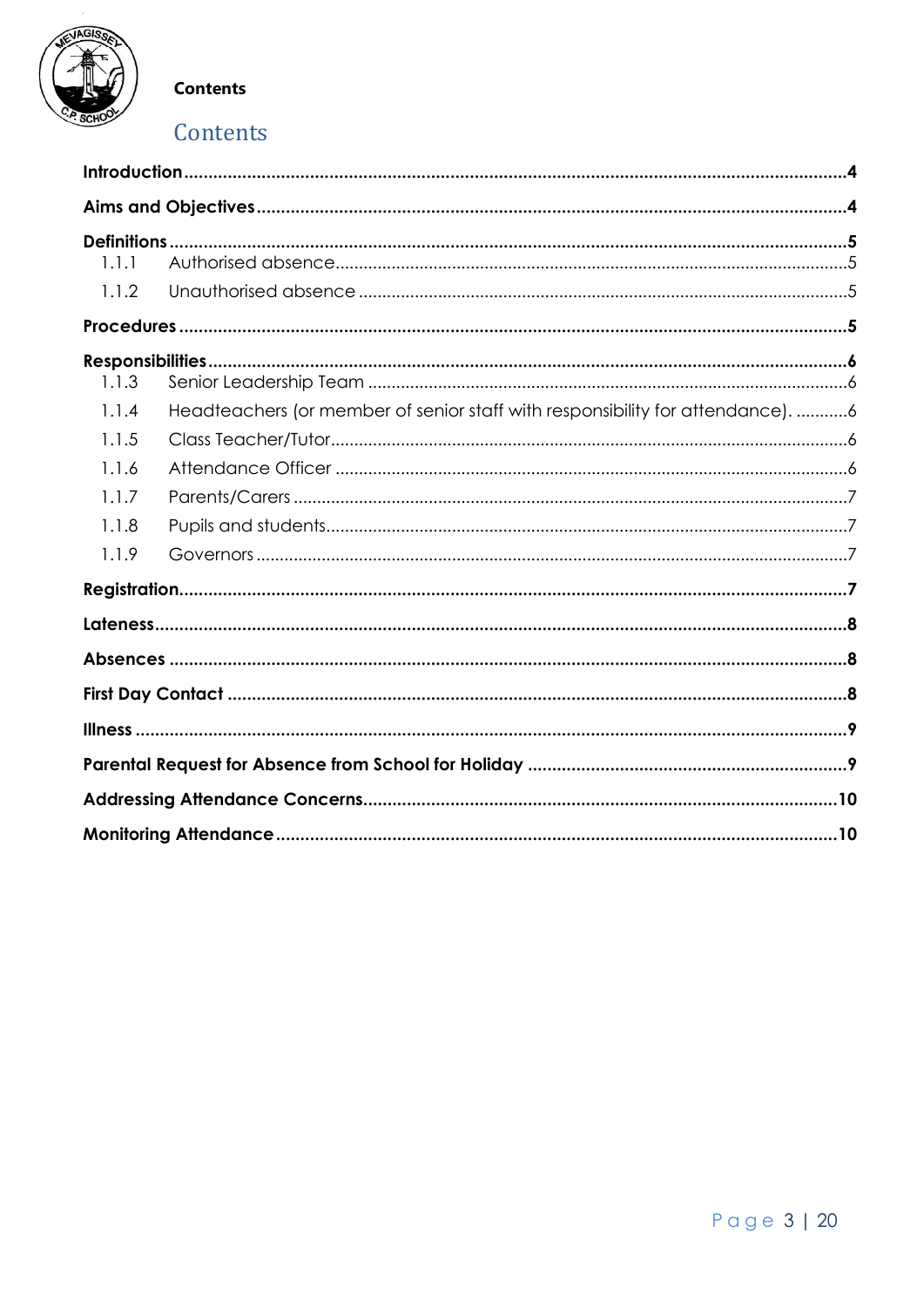

#### <span id="page-3-0"></span>**Introduction**

Regular and punctual school attendance is important. Pupils need to attend school regularly if they are to take full advantage of the educational opportunities available to them by law. Mevagissey School recognises its responsibilities to ensure children are in school and on time, therefore having access to learning for the maximum number of days and hours.

Our policy applies to all pupils registered at this school and this policy is made available to all parents/carers of pupils who are registered at our school on our school website.

This policy has been written to adhere to the relevant Children Acts, Education Acts, Regulations and Guidance from the Department for Education in addition to guidance from the Local Authority.

Although parents/carers have the legal responsibility for ensuring their child's good attendance, the Headteacher and Governors at our schoolwork together with other professionals and agencies to ensure that all children are encouraged and supported to develop good attendance habits. Procedures in this policy are followed to ensure this happens.

Children who are persistently late or absent soon fall behind with their learning. Children who are absent from school frequently develop large gaps in their learning which will impact on their progress and their ability to meet age related learning expectations. A pupil whose attendance drops to 90% each year will, over their time at school miss just over 4 half-terms of learning or 19 full school days in each year.

#### <span id="page-3-1"></span>**Aims and Objectives**

This attendance policy ensures that all staff, parents and governors in our school are fully aware of and clear about the actions necessary to promote good attendance.

Through this Policy we aim to:

- Improve pupil's achievement by ensuring high levels of attendance and punctuality.
- Achieve a minimum of 96% attendance for all pupils, apart from those with chronic health issues.
- Create an ethos in which good attendance and punctuality are recognised as the norm and seen to be valued by the school.
- Raise the awareness of parents, carers and pupils of the importance of uninterrupted attendance and punctuality at every stage of a pupil's education.
- Work in partnership with pupils, parents and staff, so that all pupils realise their potential, unhindered by unnecessary absence.
- Promote a positive and welcoming atmosphere in which pupils feel safe, secure, and valued, and encourage in children a sense of their own responsibility.
- Establish a pattern of monitoring attendance and ensure consistency in recognising achievement and dealing with difficulties.
- Recognise the key role of all staff, but especially class teachers and our attendance officer, in promoting good attendance.

We maintain and promote good attendance and punctuality through:

- Raising awareness of attendance and punctuality issues among all staff, parents and pupils.
- Ensuring that parents have an understanding of the responsibility placed on them for making sure their pupil attends regularly and punctually.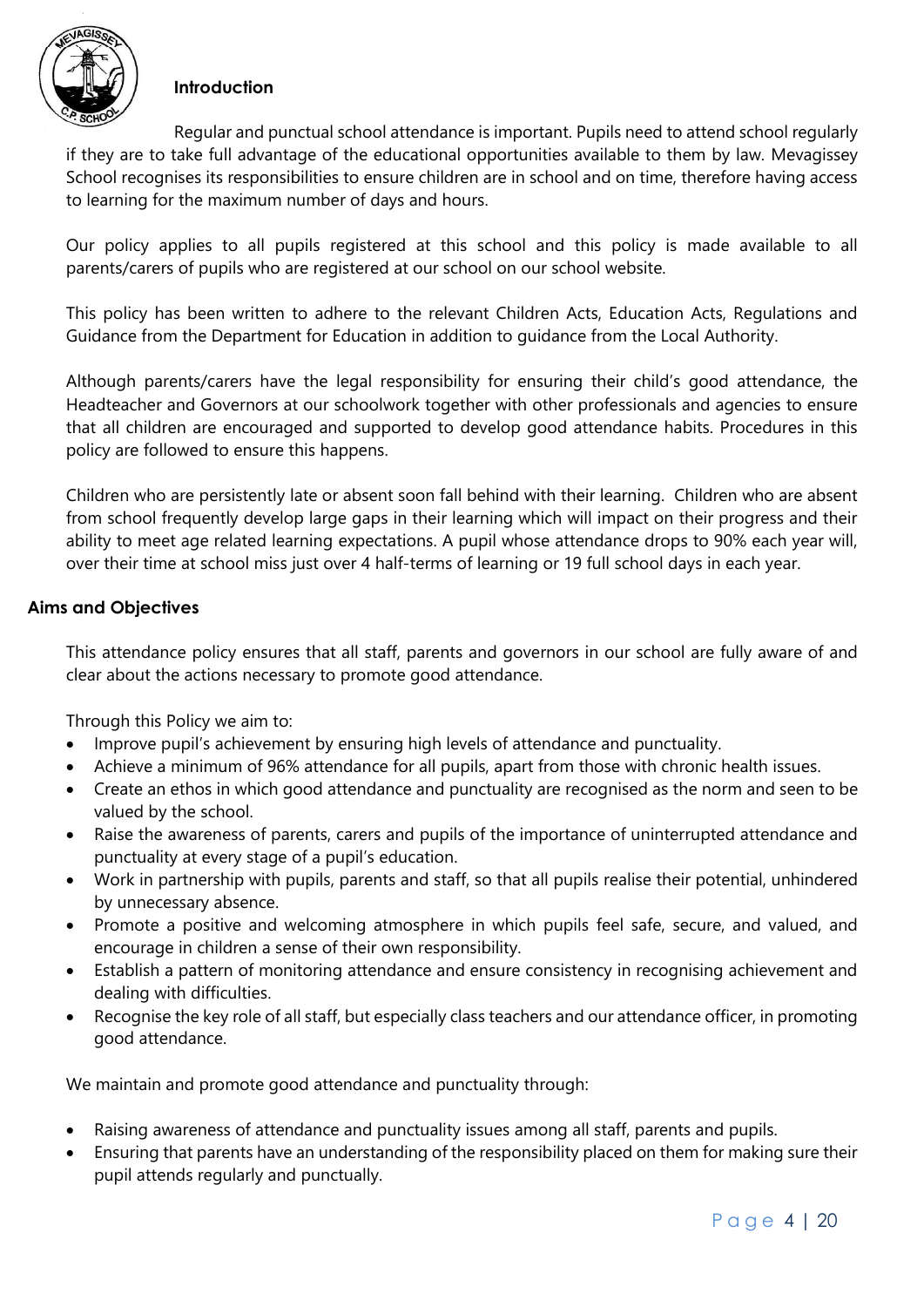

 Equipping pupils with the life skills needed to take responsibility for good school attendance and punctuality appropriate to the child's age and development.

 Maintaining effective means of communication with parents, pupils, staff and governors on school attendance matters.

- Developing and implementing procedures for identifying, reporting and reviewing cases of poor attendance and persistent lateness.
- Supporting pupils who have been experiencing any difficulties at home or at school which are preventing good attendance.
- Developing and implementing procedures to follow up non-attendance at school.

#### <span id="page-4-0"></span>**Definitions**

#### <span id="page-4-1"></span>1.1.1 Authorised absence

- An absence is classified as authorised when a pupil has been away from school for a legitimate reason and the school has received notification from a parent or carer. For example, unavoidable medical/dental appointments (but try to make these after school if at all possible).
- Only the school can make an absence authorised. Parents do not have this authority. Consequently, not all absences supported by parents will be classified as authorised. Where the absences are not authorised we will inform parents of this.

#### <span id="page-4-2"></span>1.1.2 Unauthorised absence

- An absence is classified as unauthorised when a pupil is away from school without the permission of the school. (Unauthorised holiday constitutes an unauthorised absence.)
- Therefore, the absence is unauthorised if a pupil is away from school without good reason, even with the support of a parent.
- If the absence is unauthorised the Education Welfare Services will be notified of the absence and consideration may be given to a Penalty Notice or legal proceedings for non-attendance. A Penalty Notice is issued to each parent/carer of each pupil taken out of school and that this carries a fine of £60 if paid within 21 days, increasing to £120 if paid within 28 days if the fine is not paid on time, it may result in legal action being taken against parents/carers. **Parents have a duty to ensure their child's regular attendance at school and failure to do so is an offence under Section 444(1) of the Education Action 1996. Legal action under Section 444(1) can result in a fine of up to £2500 and/or up to 3 months imprisonment.**
- A Penalty Notice will be considered if a pupil's attendance is deemed as 'not regular'. This is defined by CELT schools as falling below the threshold of 96%. In the Autumn Term, a pupils attendance for the previous academic year will be considered before deciding on a course of action. From January onwards, the decision will be based on attendance data from the current academic year.

Further information on avoidable absences and the Law can be found in Appendix A.

#### <span id="page-4-3"></span>**Procedures**

Our school will undertake the following procedures to support good attendance:

- maintain appropriate registration processes
- maintain appropriate attendance data.
- communicate clearly the attendance procedures and expectations to all staff, governors, parents and pupils
- consistent and systematic daily records which give detail of any absence and lateness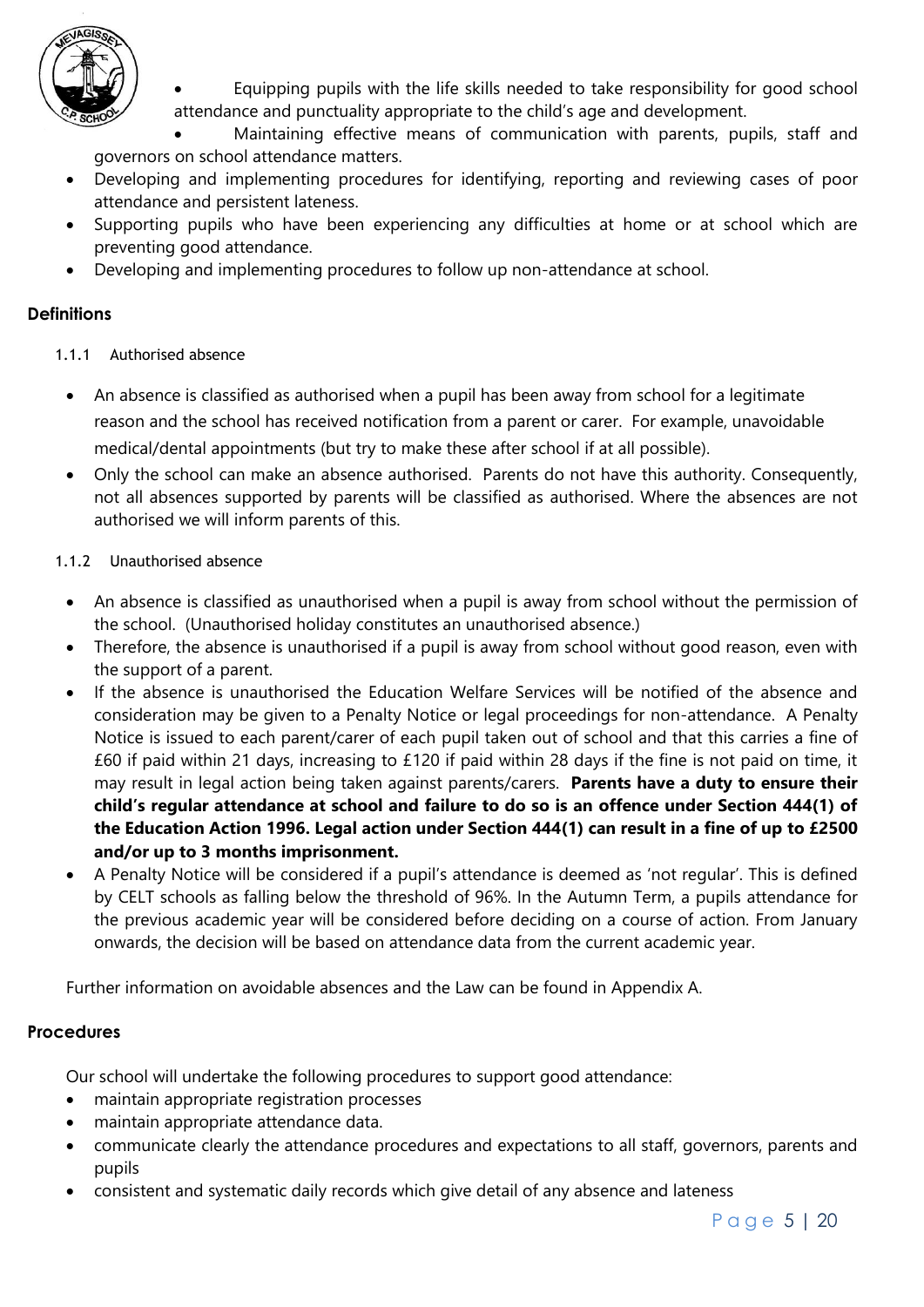

- follow up absences and persistent lateness if parents/carers have not communicated with the school
	- inform parents/carers what constitutes authorised and unauthorised absence
- strongly discourage unnecessary absence through holidays taken during term time
- work with parents to improve individual pupil's attendance and punctuality
- refer to the Admissions and Attendance Officer any child whose attendance causes concern and where parents/carers have not responded to school initiatives to improve
- report attendance statistics to Cornwall LA and the DfE where requested
- staff should be aware that they must raise any attendance or punctuality concerns to the Attendance Officer and the Leadership Team

#### <span id="page-5-0"></span>**Responsibilities**

All members of school staff have a responsibility for identifying trends in attendance and punctuality. The following includes a more specific list of the kinds of responsibilities which individuals might have.

<span id="page-5-1"></span>1.1.3 Senior Leadership Team

- monitor attendance and where concerns are identified, consult with parents/outside agencies to agree actions to address identified issues
- inform local Governors of attendance data through leadership reports
- inform parents of attendance percentages for their pupils in line with the school's reporting procedures
- promote excellent attendance by pupils and provide opportunities to celebrate good attendance.
- <span id="page-5-2"></span>1.1.4 Headteachers (or member of senior staff with responsibility for attendance).
	- consider requests for absence and meet with parents to discuss such requests as necessary
	- make referrals to the Local Authority for the issue of Fixed Penalty Notices as appropriate

#### <span id="page-5-3"></span>1.1.5 Class Teacher/Tutor

- are the child's first point of contact and will monitor daily attendance
- take registers accurately and on time
- highlight concerns regarding attendance with parents
- discuss attendance during parent consultations or at individual parent meetings
- raise concerns with the Attendance Officer where necessary

#### <span id="page-5-4"></span>1.1.6 Attendance Officer

- overall monitoring of school attendance
- Identify trends in authorised and unauthorised absence
- contacting families where concerns are raised about absence including arranging meetings to discuss attendance issues
- monitoring individual attendance where concerns have been raised
- making referrals to the Education Welfare Service
- meet parents/carers in danger of being issued a first warning
- liaise with other professionals to determine potential sources of difficulties and reasons for absence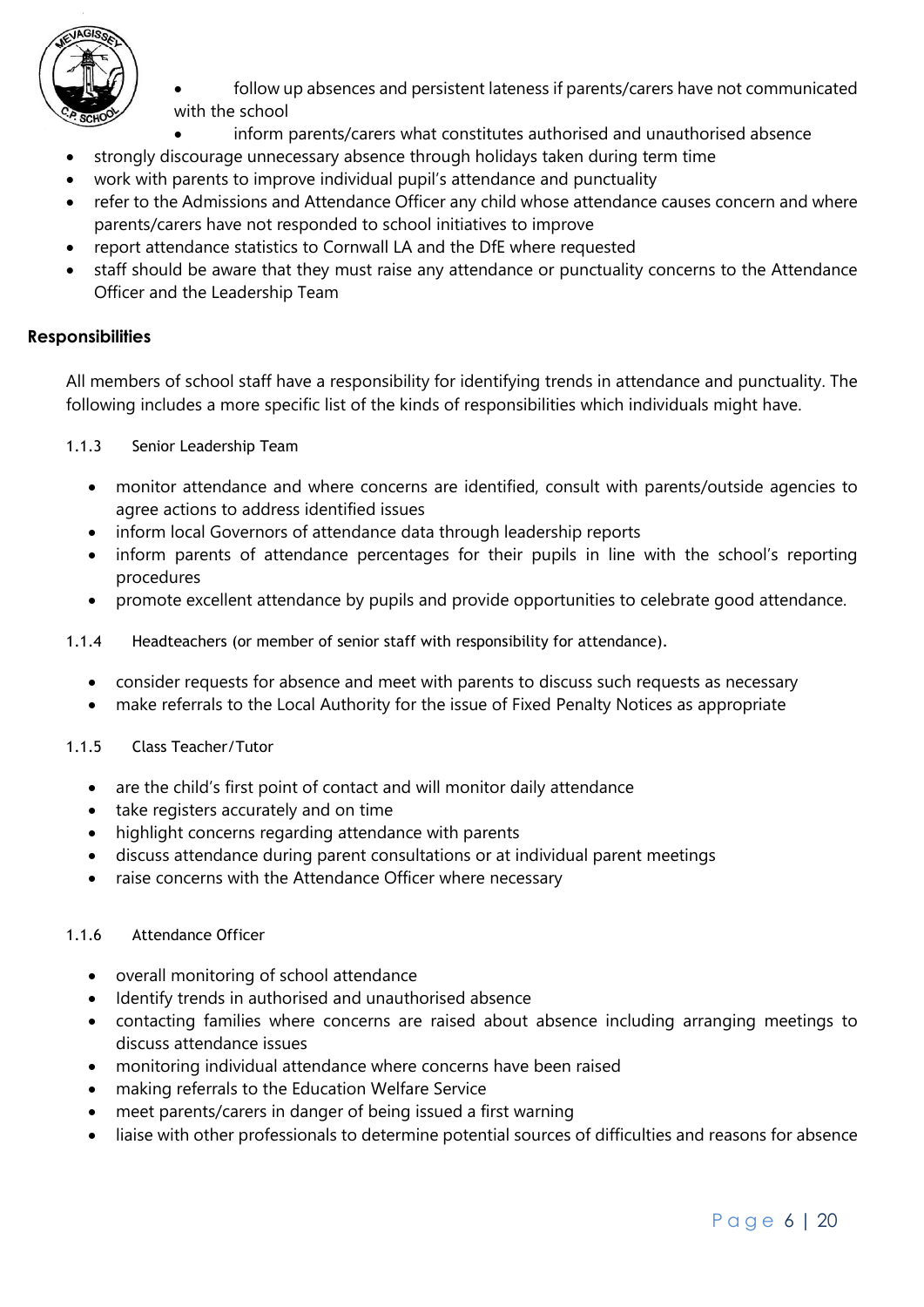

 keep an overview of class and individual attendance looking particularly for either poor overall attendance, anomalies in patterns of attendance and/ or unusual explanations for attendance offered by children and their parents/ carers and reporting concerns to the

Headteacher

- inform the Headteacher where there are concerns and acting upon them
- provide background information to support referrals
- monitoring follow-up once actions have been taken to correct attendance concerns
- follow up absences with immediate requests for explanation via telephone calls or e mail
- ensure attendance issues are raised by teachers at parent consultation evenings where necessary
- collate and record registration and attendance information
- take and record messages from parents regarding absence
- contact parents of absent children where no reason for absence received
- record details of pupils who arrive late or go home
- send out standard letters regarding attendance.

#### <span id="page-6-0"></span>1.1.7 Parents/Carers

Parents/Carers are responsible for:

- Ensuring that their child attends school regularly and punctually unless prevented from doing so by illness or attendance at a medical appointment.
- Contacting the school office on the first morning of absence.
- Informing the school in advance of any medical appointments in school time. For the absence to be recorded as a medical absence we do require evidence from the doctor or dentist. (Appointment card/letter/prescription paperwork or packet.)
- As far as possible ensure that non-urgent medical or dental appointments are made outside of the school day or avoiding registration periods.
- Making requests for authorised absence in term time, only if absolutely necessary as these are not automatically authorised.
- Talking to the school as soon as possible about any pupil's reluctance to come to school so that problems can be quickly identified and dealt with.
- Promote the link between attendance and attainment/progress.
- <span id="page-6-1"></span>1.1.8 Pupils and students
	- To aim for high attendance (an average student would achieve an attendance of over 97%)
	- To be on time for school
	- Attend school appropriately prepared for the day.
	- Take pride in attendance and punctuality.

#### <span id="page-6-2"></span>1.1.9 Governors

- Attendance data will be shared with Governors during Governor meetings enabling Governors to offer challenge and support.
- A named Governor for attendance will maintain an overview of policies and procedures in relation to attendance.

#### <span id="page-6-3"></span>**Registration**

The school is open from 8.45 am. Each class teacher has the responsibility for keeping an accurate record of attendance. Any pupil who is absent must be recorded at the beginning of the morning session. The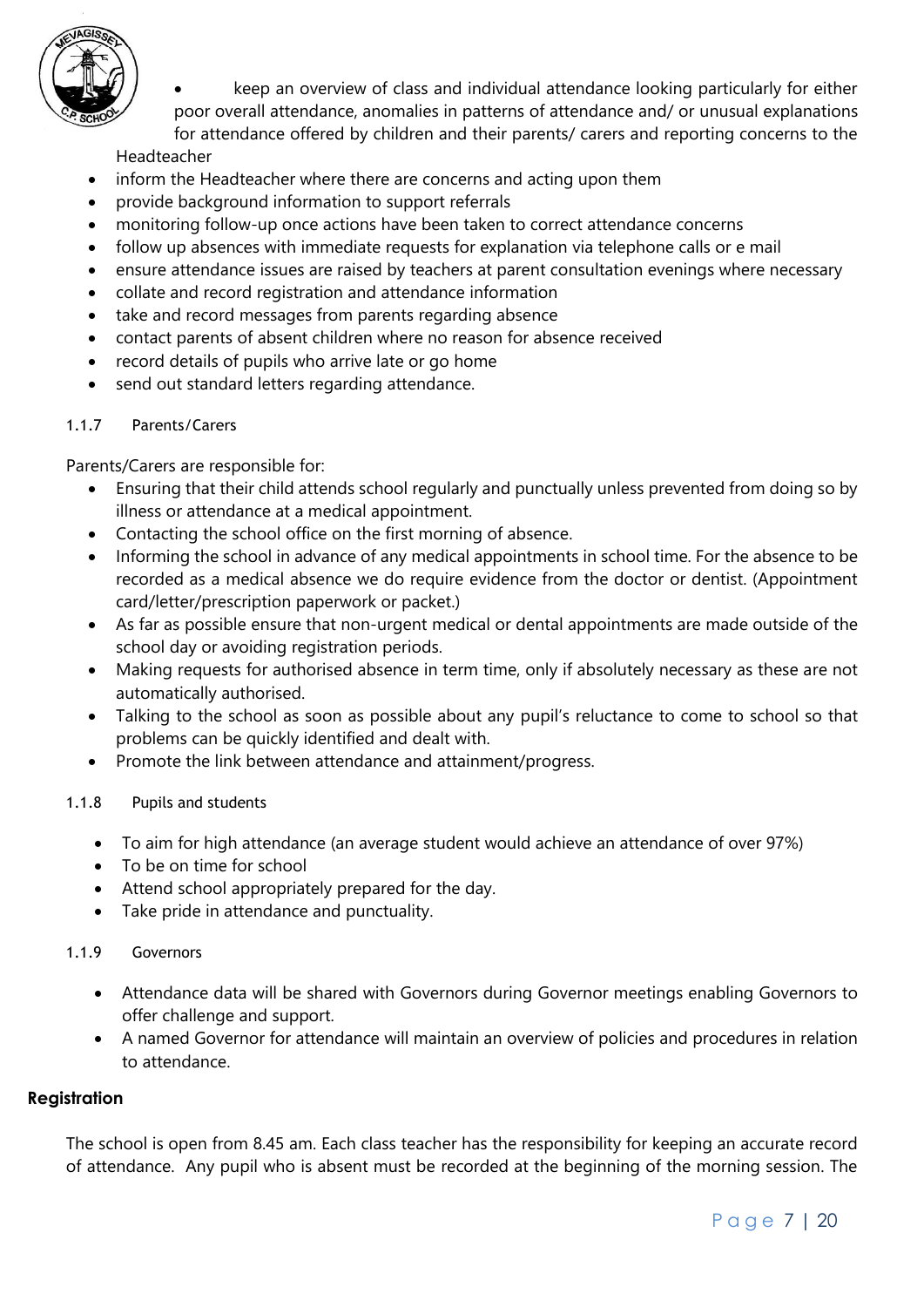

attendance register must be completed by the class teacher by 9.05 am (Attendance code / and \ for pupils who are present.)

All attendance records are documented using SIMs software, which is supported by the Local Authority. Attendance registers are legal documents and these must be kept securely and preserved for a period of three years after the date they were last used.

#### <span id="page-7-0"></span>**Lateness**

Any pupil who comes into school after 9.05 am will be marked as late in the attendance record. Records are kept of those pupils who are late, this is documented on the electronic register for each pupil (Attendance code L). Any child who arrives for school later than 9.20 am will be marked as having an unauthorised absence for the morning. (Attendance code U).

Pupils who have attended a dentist or doctor's appointment and subsequently come to school later than 9.05 am will have the absence recorded as a medical absence (attendance code M). Routine dentist or doctor's appointments should be made outside of the school day.

Pupils who are persistently late miss a significant amount of learning, often the most important aspect, as the beginning of the day is where the teacher explains the learning and what each child is expected to achieve.

Where there have been persistent incidents of lateness:

 The Senior Leader responsible for attendance will meet with the parent/carer to create an action plan to improve punctuality. Should punctuality not improve the Local Authority may be approached to give consideration for a fixed penalty notice.

#### <span id="page-7-1"></span>**Absences**

Parents/carers should contact the school on the first day of their child's absence. When parents/carers notify us of their child's absence it is important that they provide us with full details of the reason for their absence. Please avoid using phrases such as "poorly" or "sick".

All absences are recorded as either authorised or unauthorised absences on the computer. It is important that we receive accurate information from parents with reasons for the child's absence. This information is used to determine whether the absence is authorised or unauthorised. The Headteacher has the responsibility to determine whether absences are authorised or unauthorised.

Where we have not received reasons for a child's absence (and no response to efforts to contact parents) the absence is recorded as unauthorised (attendance code O).

#### <span id="page-7-2"></span>**First Day Contact**

Where a child is absent from school and we have not received any verbal or written communication from the parent, then the Attendance Officer will telephone home daily. If no response is received other contacts held for the child will also be contacted. If we have not heard from any contacts, then a home visit may be conducted.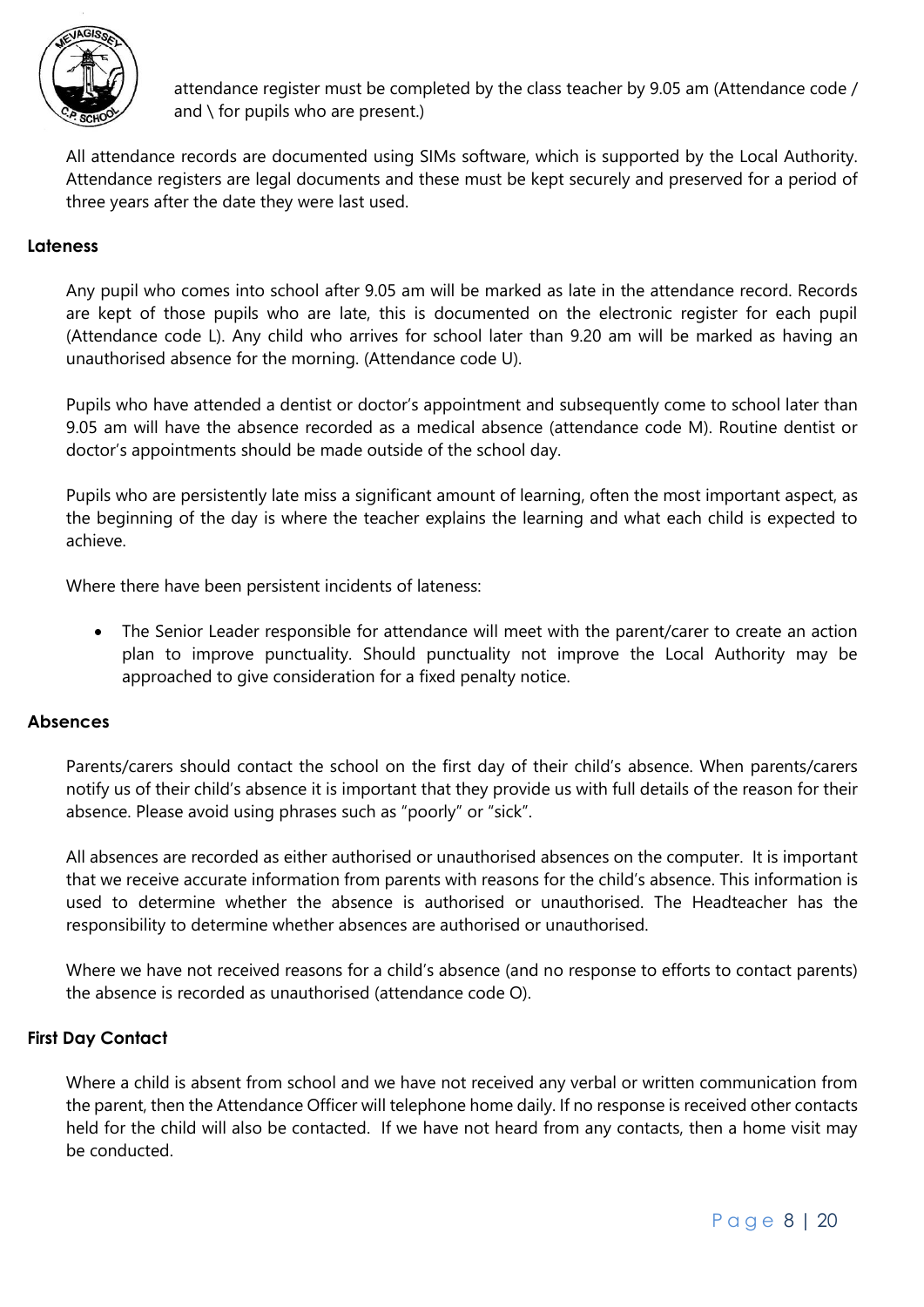

If no response is received to this home visit the child is referred to the Local Authority as a possible Child Missing Education. Contact may also be made with Children's Services and/or the police in line with safeguarding procedures.

#### <span id="page-8-0"></span>**Illness**

When pupils have an illness that means they will be away from school long term, the school will do all it can to send material home, so that they can keep up with their schoolwork.

If the absence is likely to continue for an extended period, or be a repetitive absence, the school will contact the support services to see if arrangements can be made for the child to be given some home tuition outside school.

Where over the course of an academic year, a pupil has repeated periods of illness, the school will write to parents to ask them to provide medical evidence for each future period of illness related absence. This evidence could be a doctor's note, appointment card or copy of a prescription. We may seek written permission from you for the school to make their own enquiries.

#### <span id="page-8-1"></span>**Parental Request for Absence from School for Holiday**

With effect from September 2013 the government abolished the right of the Headteacher to authorise absence specifically for holidays of up to 10 days per year. Instead, the Headteacher will only be allowed to grant leave of absence for any reason if they are satisfied that *exceptional circumstances* exist.

**Should parents be considering a holiday during term time a leave of absence request form must be completed by all adults with parental responsibility BEFORE the holiday is booked.** Where a holiday is not authorised, consideration will be given to requesting a penalty notice from the Local Authority for this period of absence if a child's attendance is deemed as 'not regular'. *This is defined by CELT schools as falling below the threshold of 96%.* In the Autumn Term, a child's attendance for the previous academic year will be considered before deciding on a course of action. From January onwards, the decision will be based on attendance data from the current academic year.

<span id="page-8-2"></span>If your child is absent from school without authorisation, you will be committing an offence under the Education Act 1996. We may submit a request to Cornwall Council for a Penalty Notice to be issued, in accordance with Sections 444A and 444B of the said Act. Penalty Notices are issued per liable parent, per child and each carry a fine of £60 if paid within 21 days or £120 if paid after this but within 28 days. Failure to pay the Penalty Notice may result in legal action. Absence not authorised by the school may result in a prosecution in the Magistrates' Court under Section 444(1) or Section 444(1A) of the Education Act 1996, leading to a fine of up to £2,500 and/or a custodial sentence. Cornwall Council may also apply for the costs incurred in taking the matter to Court.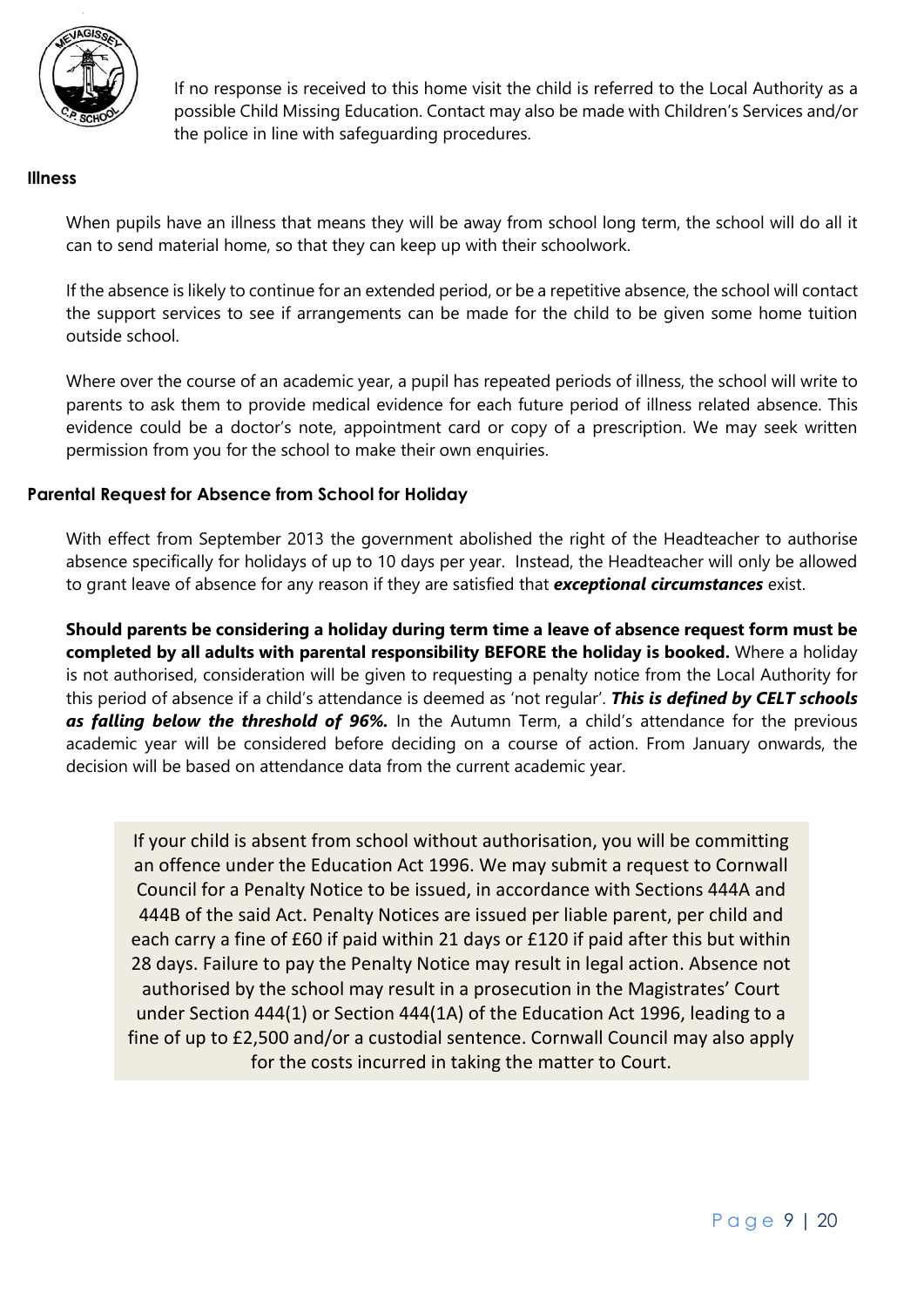

#### **Addressing Attendance Concerns**

The school expects attendance of at least 96%.

It is important for pupils to establish good attendance habits early on in their school career. It is the responsibility of the Headteacher and the Governors to support good attendance and to identify and address attendance concerns promptly. Parents should ensure their child attends school regularly and punctually and therefore where there are concerns regarding attendance, parents are always informed.

Concerns about attendance are raised with parents/carers via letters which are sent home. There will be opportunities for the parent/carer to discuss reasons for absence and support to be given by the school with the aim to improve attendance. Where a child's attendance record does not improve over a period of time then the Attendance Officer has a responsibility to make a referral to the Education Welfare Service. A first warning will be issued, then an educational planning meeting will take place, before a final warning. From this point, if there are no further improvements, court proceedings will begin.

Parents have a legal duty to ensure regular attendance and if they fail to do so, may commit an offence under Sections 7 & 444 of the Education Act 1996.

#### <span id="page-9-0"></span>**Monitoring Attendance**

The Attendance Officer has the responsibility for ensuring that all of the attendance data is accurately recorded on the SIMs attendance software. Regular meetings are held with the Educational Welfare Officer to discuss all attendance concerns and appropriate actions are taken following these meetings, such as letters sent to parents or meetings arranged to discuss attendance concerns.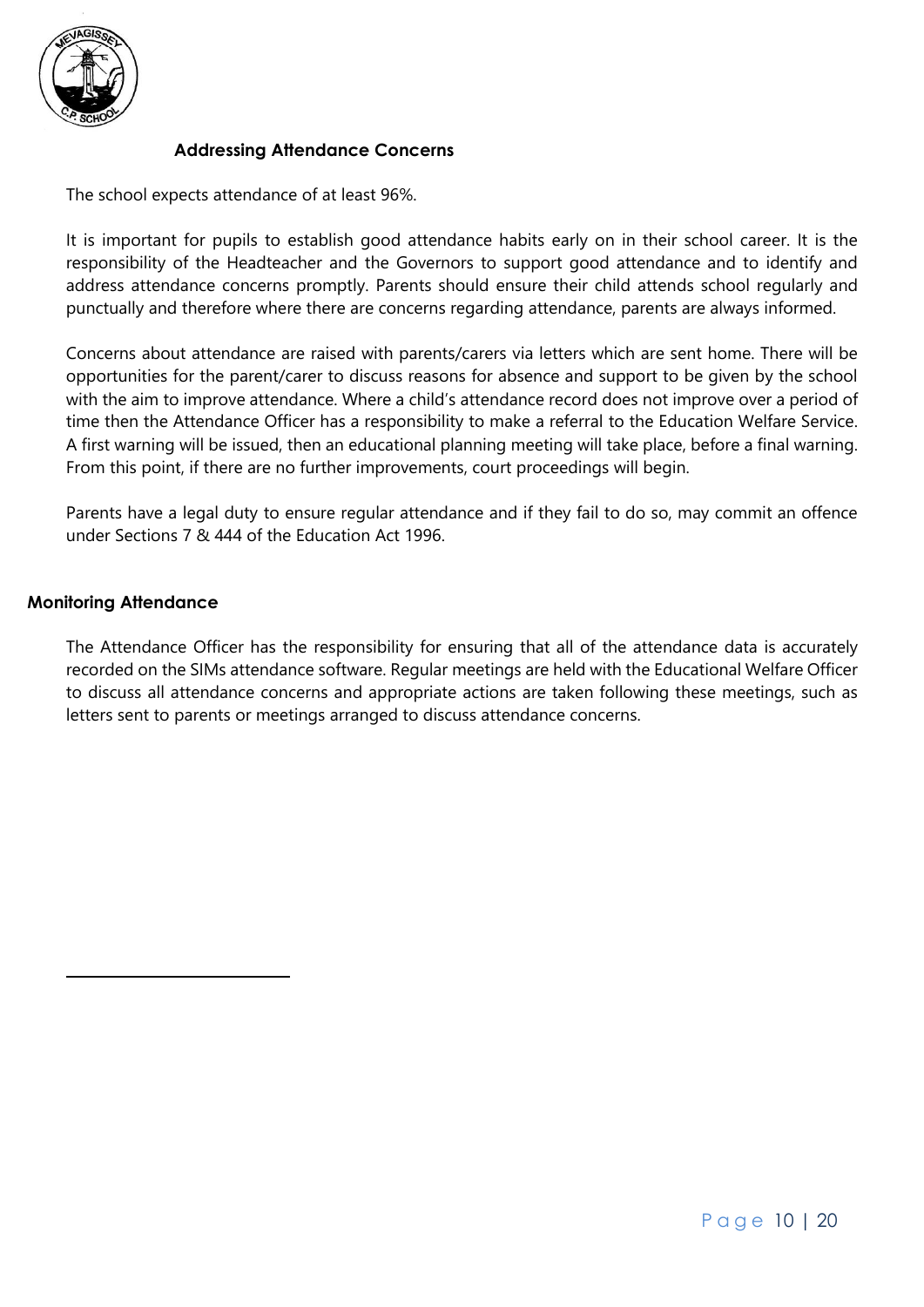

**Appendix A**

IMPORTANT: Please read carefully the information below.

WARNING: If you allow your child to miss school in term time for an avoidable reason without obtaining the prior approval of the school, you may be issued with a Penalty Notice\* per parent per child or made the subject of court proceedings under section 444 Education Act 1996. As a parent/carer, you can demonstrate your commitment to your child's education by not allowing your child to miss school for anything other than an exceptional and unavoidable reason. \*Penalty notice £60 if paid within 21 days increasing to £120 if paid after 21 days and before 28 days.

| <b>AVOIDABLE ABSENCE IN TERM TIME</b>                                                                                                                                                                                                                                                                                                                                                                                                                                                                                                                                                                                                                                                                                                                                                                                                                                                                                                                                                                                                                                                                                                                                                                                                                                    |                                                                                                                                                                                                                                                                                                                                                                                                                                                                                                                                                                                                                                                                                                                                                                                                                                                                                                                                                                                                                                                                                                                                                                                                      |  |  |
|--------------------------------------------------------------------------------------------------------------------------------------------------------------------------------------------------------------------------------------------------------------------------------------------------------------------------------------------------------------------------------------------------------------------------------------------------------------------------------------------------------------------------------------------------------------------------------------------------------------------------------------------------------------------------------------------------------------------------------------------------------------------------------------------------------------------------------------------------------------------------------------------------------------------------------------------------------------------------------------------------------------------------------------------------------------------------------------------------------------------------------------------------------------------------------------------------------------------------------------------------------------------------|------------------------------------------------------------------------------------------------------------------------------------------------------------------------------------------------------------------------------------------------------------------------------------------------------------------------------------------------------------------------------------------------------------------------------------------------------------------------------------------------------------------------------------------------------------------------------------------------------------------------------------------------------------------------------------------------------------------------------------------------------------------------------------------------------------------------------------------------------------------------------------------------------------------------------------------------------------------------------------------------------------------------------------------------------------------------------------------------------------------------------------------------------------------------------------------------------|--|--|
| <b>The Facts</b>                                                                                                                                                                                                                                                                                                                                                                                                                                                                                                                                                                                                                                                                                                                                                                                                                                                                                                                                                                                                                                                                                                                                                                                                                                                         | <b>The Law</b>                                                                                                                                                                                                                                                                                                                                                                                                                                                                                                                                                                                                                                                                                                                                                                                                                                                                                                                                                                                                                                                                                                                                                                                       |  |  |
| School aged pupils in Cornwall maintained<br>schools are expected to attend punctually on the<br>190 days that the school is open. Whilst there are<br>a number of unavoidable reasons why a pupil<br>might be away from school (illness, medical<br>appointments, exclusions etc.) the legislation is<br>clear that any avoidable absence may only be<br>authorised by a school if there are exceptional<br>circumstances.<br><b>WHAT YOU SHOULD CONSIDER</b><br>Research suggests that children who are taken<br>out of school may never catch up on the learning<br>they have missed. This may affect test results and<br>can be particularly harmful if the child is studying<br>for final year examinations.<br>Children who struggle with English or<br>Mathematics may also find it even harder to cope<br>when they return to school, while younger<br>children may find it difficult to renew friendships<br>with their classmates.<br>If the school is unable to authorise the absence<br>and the child is still taken out of school, this will<br>be recorded as <i>unauthorised</i> absence and you<br>may receive a £60* fine per parent per child if<br>your child's attendance is deemed to be 'not<br>regular', falling below the CELT threshold of 96%. | The law allows the school to consider individual<br>requests to authorise a future avoidable absence.<br>However, before the school can authorise any<br>such requests, they must satisfy themselves that<br>there are <b>exceptional circumstances</b> which<br>justify such a decision. It is entirely the<br>responsibility of the parent submitting the request<br>to provide sufficient evidence/information in<br>order to establish this fact. The request for leave<br>must come from the parent with whom the child<br>normally resides.<br>If a child then stays away from school for more<br>than the authorised period this must be recorded<br>as unauthorised absence and could be quoted in<br>a prosecution for poor attendance.<br>If the child is away for a period of four weeks or<br>more, the school may have the option to take the<br>child off roll subject to the Education (Pupil<br>Registration) (England) Regulations 2006<br>In case of unexpected extended absence, it is<br>advisable that the parent fully informs the school<br>as to the reasons. If a child is removed from roll,<br>there is no guarantee that the child will regain a<br>place at the school. |  |  |
|                                                                                                                                                                                                                                                                                                                                                                                                                                                                                                                                                                                                                                                                                                                                                                                                                                                                                                                                                                                                                                                                                                                                                                                                                                                                          |                                                                                                                                                                                                                                                                                                                                                                                                                                                                                                                                                                                                                                                                                                                                                                                                                                                                                                                                                                                                                                                                                                                                                                                                      |  |  |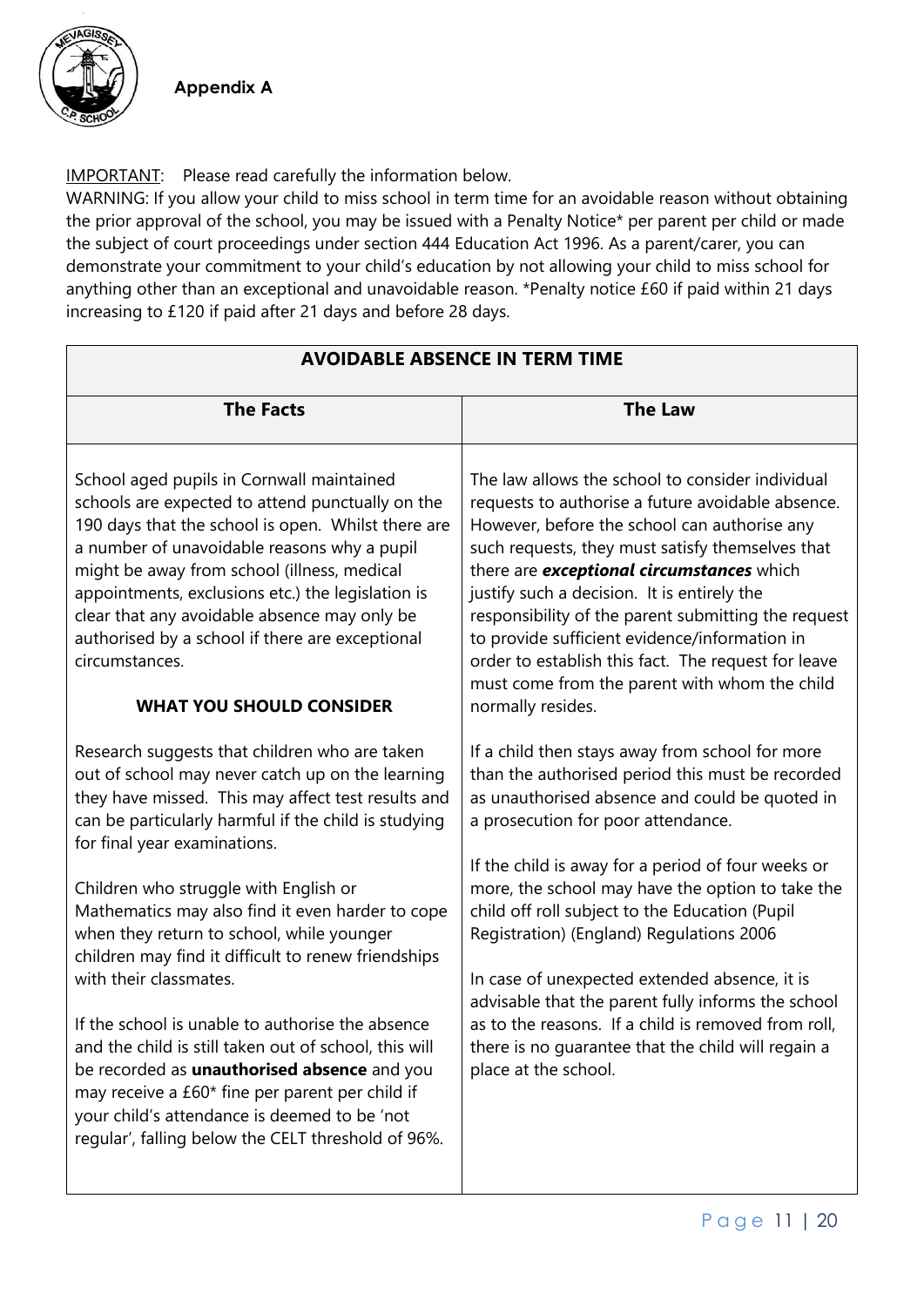

| Unavoidable absence from school will be                                                                                                                                                                                                                                                               | Other examples of absence from school that                                                                                                                                                                                                                                                  |  |  |
|-------------------------------------------------------------------------------------------------------------------------------------------------------------------------------------------------------------------------------------------------------------------------------------------------------|---------------------------------------------------------------------------------------------------------------------------------------------------------------------------------------------------------------------------------------------------------------------------------------------|--|--|
| authorised. Examples include:                                                                                                                                                                                                                                                                         | will not be authorised include:                                                                                                                                                                                                                                                             |  |  |
| Genuine illness<br>$\bullet$<br>Unavoidable medical/dental appointments<br>$\bullet$<br>(but try to make these after school if at all<br>possible).<br>Days of religious observance.<br>$\bullet$<br>Seeing a parent who is on leave from the<br>$\bullet$<br>armed forces<br>• External examinations | Any type of shopping<br>$\bullet$<br>Looking after siblings or unwell parents<br>$\bullet$<br>Minding the house<br>$\bullet$<br><b>Birthdays</b><br>$\bullet$<br>Resting after a late night<br>$\bullet$<br>Relatives visiting or visiting relatives.<br>$\bullet$<br>Parental appointments |  |  |
| When traveller children are on the road with their                                                                                                                                                                                                                                                    |                                                                                                                                                                                                                                                                                             |  |  |
| parents for work purposes                                                                                                                                                                                                                                                                             |                                                                                                                                                                                                                                                                                             |  |  |
| Please contact the Headteacher if you wish to discuss this issue.                                                                                                                                                                                                                                     |                                                                                                                                                                                                                                                                                             |  |  |

#### **The law requires parents to ensure their children receive an efficient full-time education, and every minute of every day is important. Please help them not to miss any of this valuable time.**

We hope that when you have read this leaflet you will consider that your child's education is too important to allow them to miss school for avoidable reasons.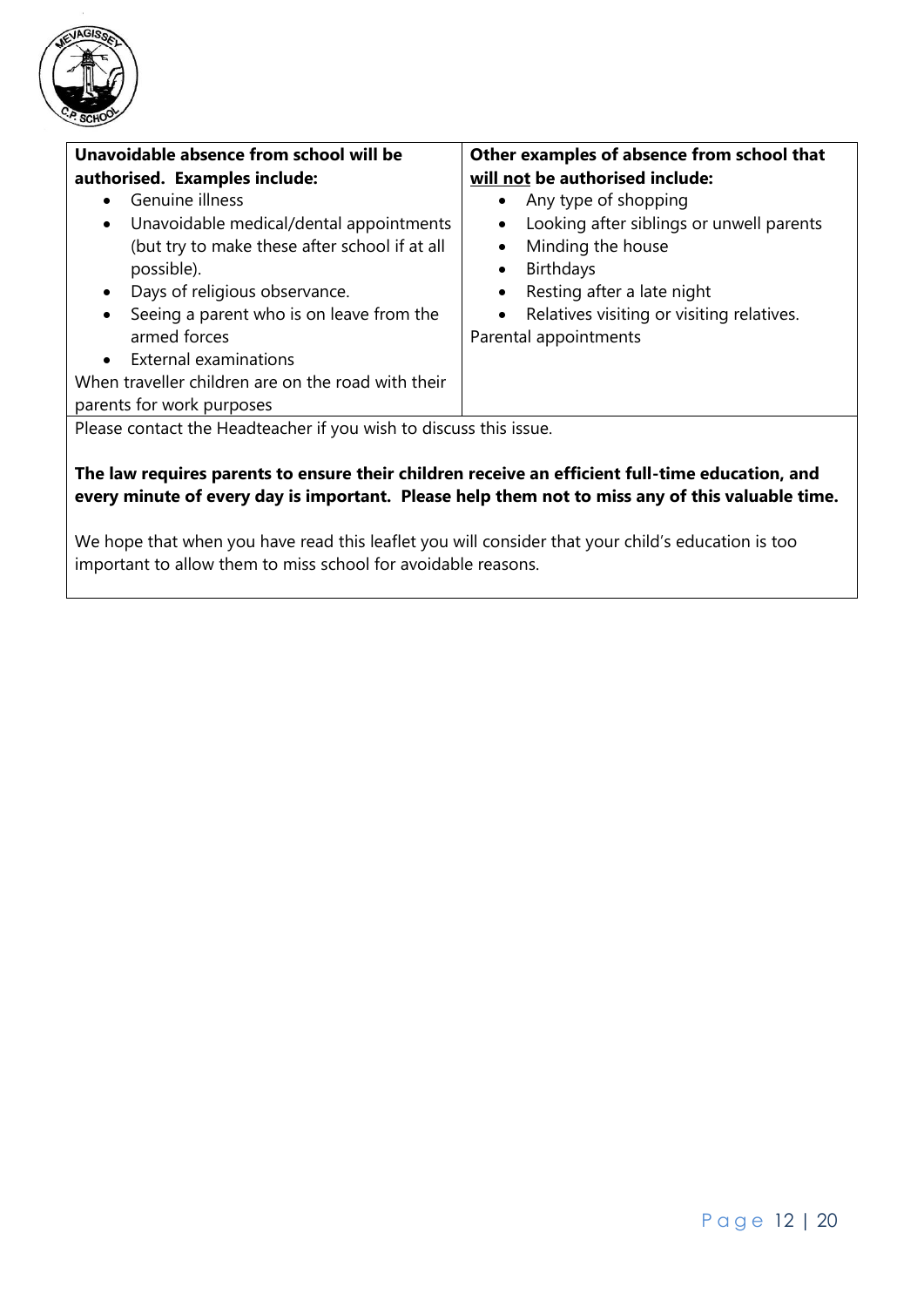

# **Appendix B - INFORMATION LETTER TO ALL PARENTS (ANNUAL) Whole School Warning Letter regarding unauthorised leave of absence (holidays)**

Dear Parent/Carer

Here at Mevagissey School we recognise that there are occasions when it is appropriate to authorise an absence, such as when a pupil is genuinely too ill to attend school, has a medical appointment that cannot be taken outside of school hours or a request for leave has been agreed in exceptional circumstances.

However, the Government does not support parents taking children out of school unless the school agrees this is appropriate under 'exceptional circumstances'. Any request for leave should be made in writing to the Headteacher using the school's request form.

If your child is absent from school without authorisation, you will be committing an offence under the Education Act 1996. We may submit a request to Cornwall Council for a Penalty Notice to be issued, in accordance with Sections 444A and 444B of the said Act. Penalty Notices are issued per liable parent, per child and each carry a fine of £60 if paid within 21 days or £120 if paid after this but within 28 days. Failure to pay the Penalty Notice may result in legal action. Absence not authorised by the school may result in a prosecution in the Magistrates' Court under Section 444(1) or Section 444(1A) of the Education Act 1996, leading to a fine of up to £2,500 and/or a custodial sentence. Cornwall Council may also apply for the costs incurred in taking the matter to Court.

'Parent' as set out in Section 576 of the Education Act 1996, defines parent to include: natural parents, whether they are married or not; any person or body who has parental responsibility for a child (as defined by the Children Act 1989) and; any person who, although not a natural parent, has care of a child. Having care of a child means a person with whom a child lives and who looks after a child, irrespective of what their relationship is with said child. You are welcome to contact the school to discuss any concerns you may have regarding this or if you feel you would like advice or support in helping your child attend more regularly. Mevagissey School is committed to maximising the education of all its pupils and aims to work with parents to ensure this can be achieved.

The decision to submit a request for the issue of a Penalty Notice will be considered when a child's attendance is deemed to be 'not regular'. The definition of 'not regular' in this instance is when it is below the threshold set by Cornwall Education Learning Trust (CELT). For all CELT schools, this attendance threshold is set at 96%, in line with national attendance data. In the Autumn Term, a child's attendance for the previous academic year will be considered before deciding on a course of action. From January onwards, the decision will be based on attendance data from the current academic year.

Yours sincerely Headteacher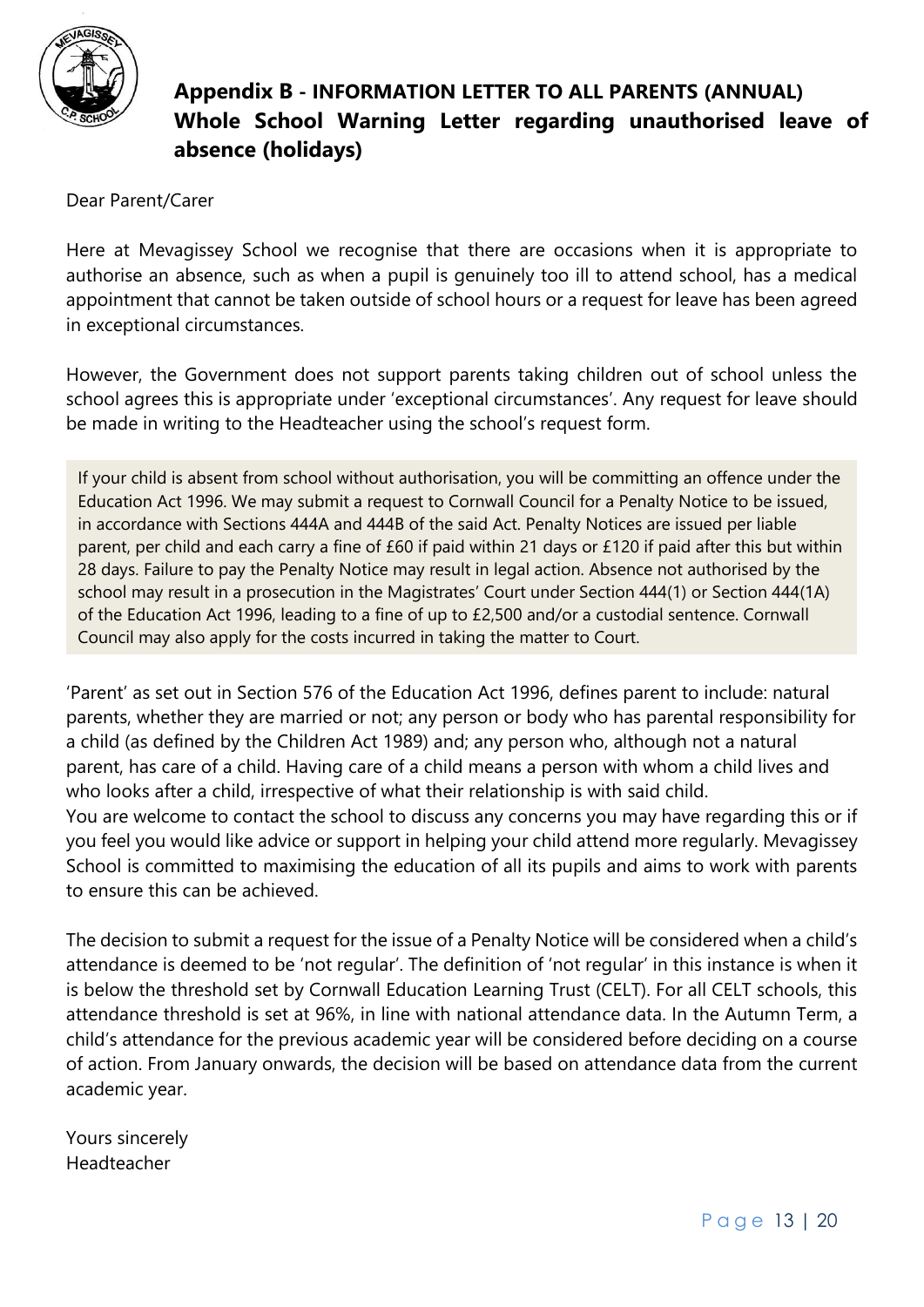

### **APPENDIX C – EXCEPTIONAL CIRCUMSTANCE LEAVE REQUEST NOTICE TO PARENTS /CARERS**

The law does not grant parents an automatic right to take their child out of school during term time. Any absence from school will disrupt your child's learning. You may consider that a holiday will be educational, but your child will miss out on the teaching that their classmates will receive during your holiday. Attendance is vital to academic success and lost education poses a potential risk of underachievement. This is something we all have a responsibility to avoid.

The Department for Education no longer allows Headteachers to grant any leave of absence during term time unless there are exceptional circumstances. If you consider that your request for absence is exceptional you will need to complete the form attached to this notification. A response will be sent to you as soon as possible. If leave is not authorised and you nevertheless withdraw your child from school, the absence will be recorded as unauthorised absence.

If your child is absent from school without authorisation, you will be committing an offence under the Education Act 1996. We may submit a request to Cornwall Council for a Penalty Notice to be issued, in accordance with Sections 444A and 444B of the said Act. Penalty Notices are issued per liable parent, per child and each carry a fine of £60 if paid within 21 days or £120 if paid after this but within 28 days. Failure to pay the Penalty Notice may result in legal action. Absence not authorised by the school may result in a prosecution in the Magistrates' Court under Section 444(1) or Section 444(1A) of the Education Act 1996, leading to a fine of up to £2,500 and/or a custodial sentence. Cornwall Council may also apply for the costs incurred in taking the matter to Court.

'Parent' as set out in Section 576 of the Education Act 1996, defines parent to include: natural parents, whether they are married or not; any person or body who has parental responsibility for a child (as defined by the Children Act 1989) and; any person who, although not a natural parent, has care of a child. Having care of a child means a person with whom a child lives and who looks after a child, irrespective of what their relationship is with said child.

All requests must be completed on this form; letters will not be accepted. This form should be returned to the Attendance Office at least 15 school days before the start of the absence.

I hope you will support our efforts in raising attendance and attainment at Mevagissey School.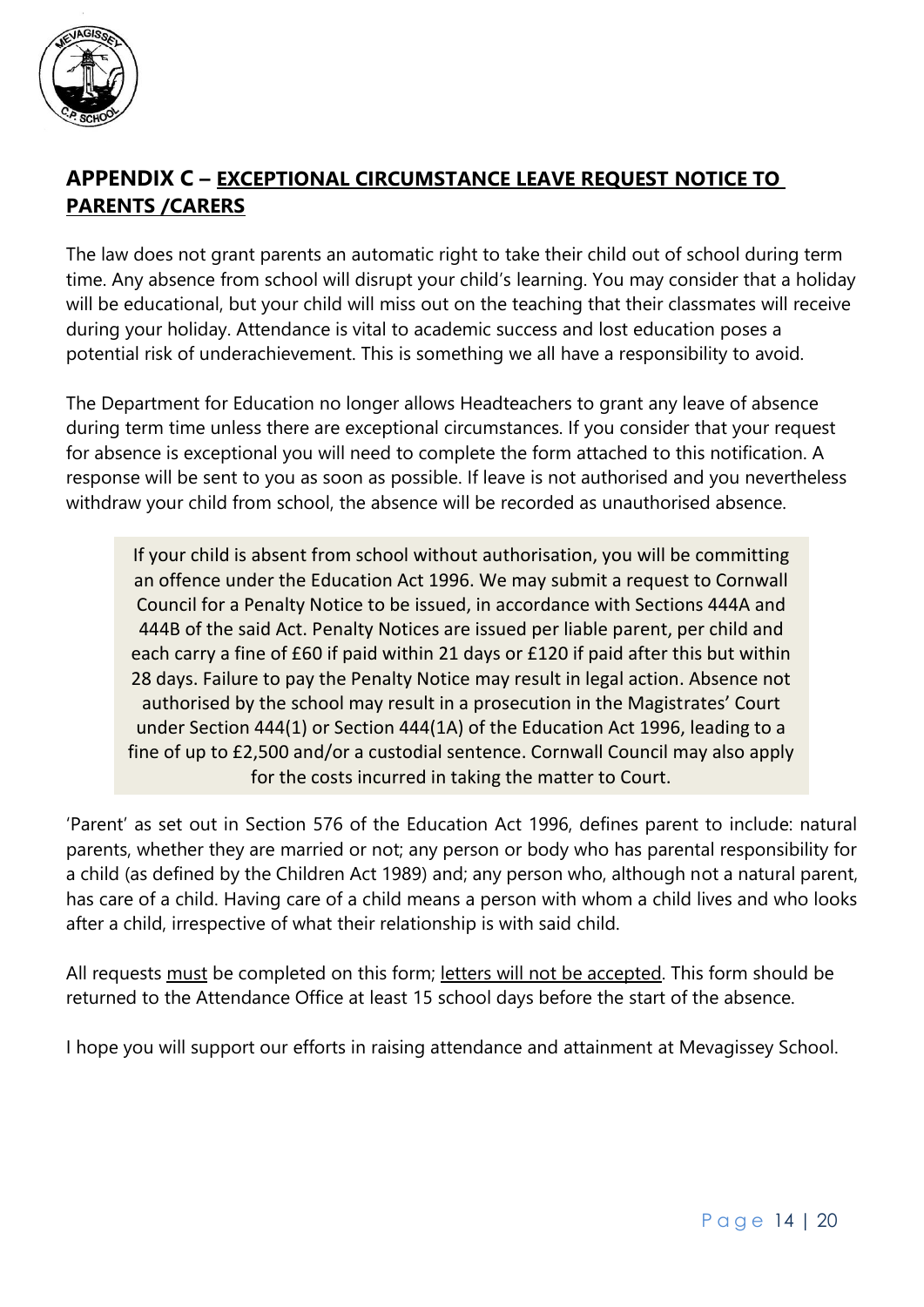

# *APPLICATION BY PARENT/CARER*

If you consider an absence during term time to be an exceptional circumstance, please complete this form and return it to the School Office **at least 15 school days** before the date you wish to remove your child from school.

|                                   | Child's Name: ___________________________________Class _________________________         |  |
|-----------------------------------|------------------------------------------------------------------------------------------|--|
|                                   |                                                                                          |  |
|                                   |                                                                                          |  |
|                                   |                                                                                          |  |
|                                   |                                                                                          |  |
| which you will leave_____________ | If leaving your home address before the first day of absence, please provide the date on |  |
|                                   | Total number of days missed: ______ days Reason for absence: ___________________         |  |
|                                   |                                                                                          |  |
|                                   |                                                                                          |  |
|                                   |                                                                                          |  |

I un*derstand that if the absence request is unauthorised the school may request that Cornwall Council issue a Penalty Notice. I understand that a Penalty Notice is issued to each liable parent/carer of each child taken out of school and that this carries a fine of £60 if paid within 21 days, increasing to £120 if paid within 28 days. I understand that if I do not pay the fine, it may result in legal action being taken against me. I understand that parents have a duty to ensure their child's regular attendance at school and failure to do so is an offence under Section 444(1) and Section 444(1A) of the Education Act 1996.*

**Please inform us if you have a child in another Cornwall Education Learning Trust school – we will need to contact the school to discuss the absence request. Please note, we will need to share information about your child with the other school.** 

| Name of child Name of child<br>School in the control of the control of the control of the control of the control of the control of the control of the control of the control of the control of the control of the control of the control of the control of th<br>Year |
|-----------------------------------------------------------------------------------------------------------------------------------------------------------------------------------------------------------------------------------------------------------------------|
|                                                                                                                                                                                                                                                                       |
| (Please ensure you give at least 15 school days' notice of the proposed absence)                                                                                                                                                                                      |

*Below to be completed by the school:*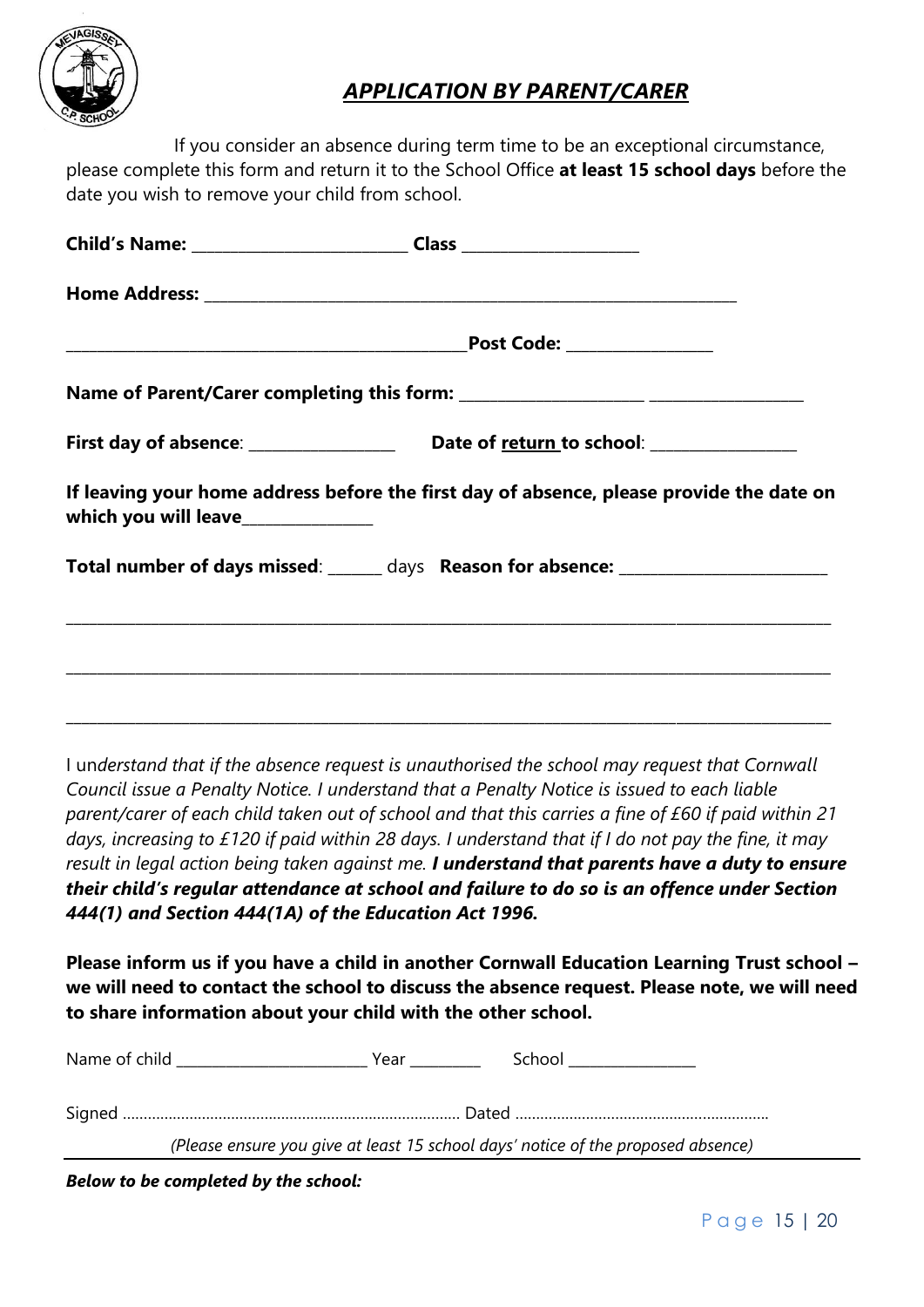

FAO – Headteacher

| %<br>Current | % Last<br>Year | Comments |
|--------------|----------------|----------|
|              |                |          |

Student Name: …………………………………………………………………………………… Class………………………………………….

#### **AUTHORISED:**

Request has been authorised for the following dates **only:**

 $\frac{1}{2}$  /  $\frac{1}{2}$  to  $\frac{1}{2}$  /  $\frac{1}{2}$ 

#### **UNAUTHORISED:**

**Signed …………………………………………………. Headteacher Date \_\_\_ / \_\_\_ / \_\_**

| Letter sent / Phone Call /<br>other | Signed: | Date: |
|-------------------------------------|---------|-------|
| <b>Action: PN Request</b>           | Signed: | Date: |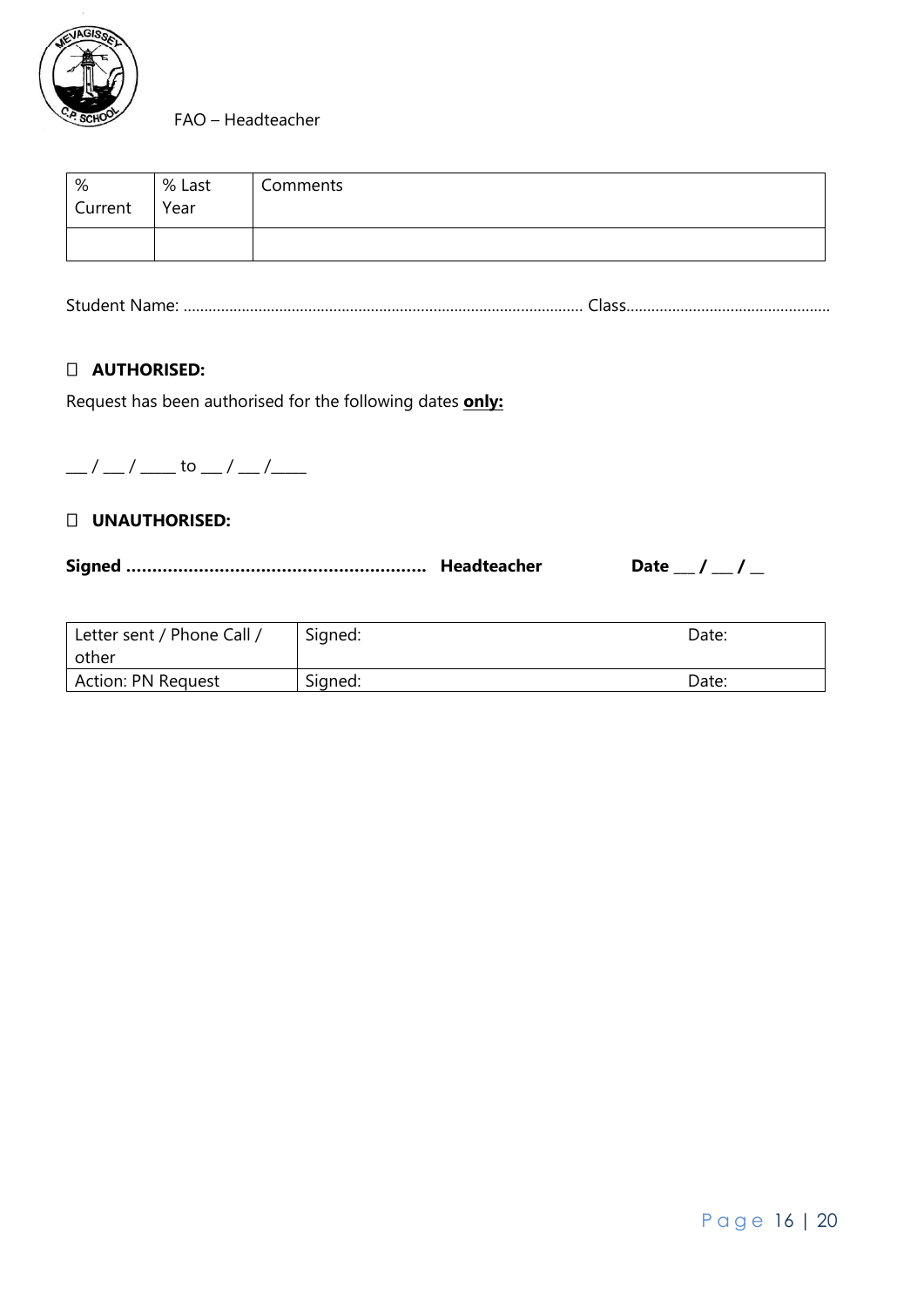

## **Appendix D: PN Model Leave Refusal Letter (for school use)**

#### NAME AND ADDRESS DATE: NOTE: NOTE: NOTE: NOTE: NOTE: NOTE: NOTE: NOTE: NOTE: NOTE: NOTE: NOTE: NOTE: NOTE: NOTE: NOTE: NOTE: NOTE: NOTE: NOTE: NOTE: NOTE: NOTE: NOTE: NOTE: NOTE: NOTE: NOTE: NOTE: NOTE: NOTE: NOTE: NOTE: N

#### Dear Name of parent/carer(s)

I am writing regarding your request to take (Student Name) out of school on Date until Date. The law states that a planned absence from school should only be authorised for pupils in 'exceptional circumstances'. Here at **[enter school name]**, we recognise that there are occasions when it is appropriate to authorise an absence; we look at each request on its own merit, before reaching a decision.

Under the circumstances, we regret that on this occasion we are unable to authorise your request for absence. If (Student Name) does not attend school on the dates concerned, the absence will be recorded as unauthorised. In cases where parents subsequently report their child as ill during this period, medical evidence may be requested to support this. I urge you to reconsider your decision.

If your child is absent from school without authorisation, you will be committing an offence under the Education Act 1996. We may submit a request to Cornwall Council for a Penalty Notice to be issued, in accordance with Sections 444A and 444B of the said Act. Penalty Notices are issued per liable parent, per child and each carry a fine of £60 if paid within 21 days or £120 if paid after this but within 28 days. Failure to pay the Penalty Notice may result in legal action. Absence not authorised by the school may result in a prosecution in the Magistrates' Court under Section 444(1) or Section 444(1A) of the Education Act 1996, leading to a fine of up to £2,500 and/or a custodial sentence. Cornwall Council may also apply for the costs incurred in taking the matter to Court.

'Parent' as set out in Section 576 of the Education Act 1996, defines parent to include: natural parents, whether they are married or not; any person or body who has parental responsibility for a child (as defined by the Children Act 1989) and; any person who, although not a natural parent, has care of a child. Having care of a child means a person with whom a child lives and who looks after a child, irrespective of what their relationship is with said child.

I would like to offer you the opportunity to contact your child's teacher or myself if you would like advice or support in helping your child attend more regularly. Mevagissey School is committed to maximising the education of all its pupils and aims to work with parents to ensure this can be achieved. If you would like to discuss this matter further, please contact the school.

Yours sincerely Headteacher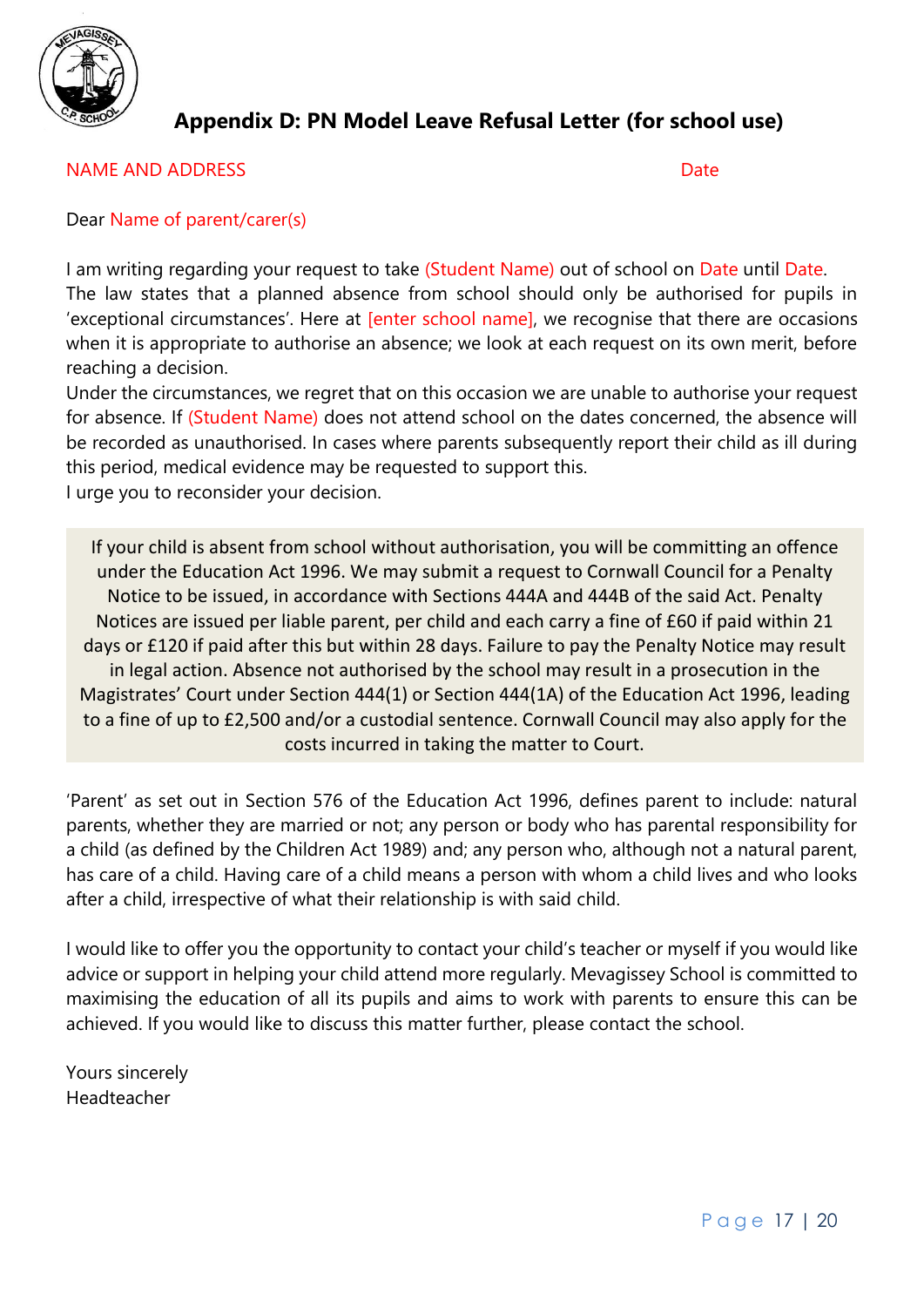

**APPENDIX E Letter 1**

<<Date of Printing>>

<<Salutation>> <<Add Block>>

Dear <<Salutation>>,

I note from a recent register check that <<Forename>>'s attendance was <<Percentage Attendance>>% from the start of this academic year. I enclose a copy of your child's registration certificate for your information.

This attendance level may include times when your child was ill or attending routine appointments. The average attendance in primary schools nationally is 96%. We aim to achieve this average or even better to ensure that all pupils gain full benefits from their education.

I will therefore continue to monitor <<ChosenName>>'s attendance and will contact you again  $if \leq h$  is  $\geq$  attendance continues to remain a cause for concern.

Should you wish to discuss attendance in the interim please do not hesitate to contact me.

Yours sincerely

Headteacher

c.c. File

Enc. Attendance certificate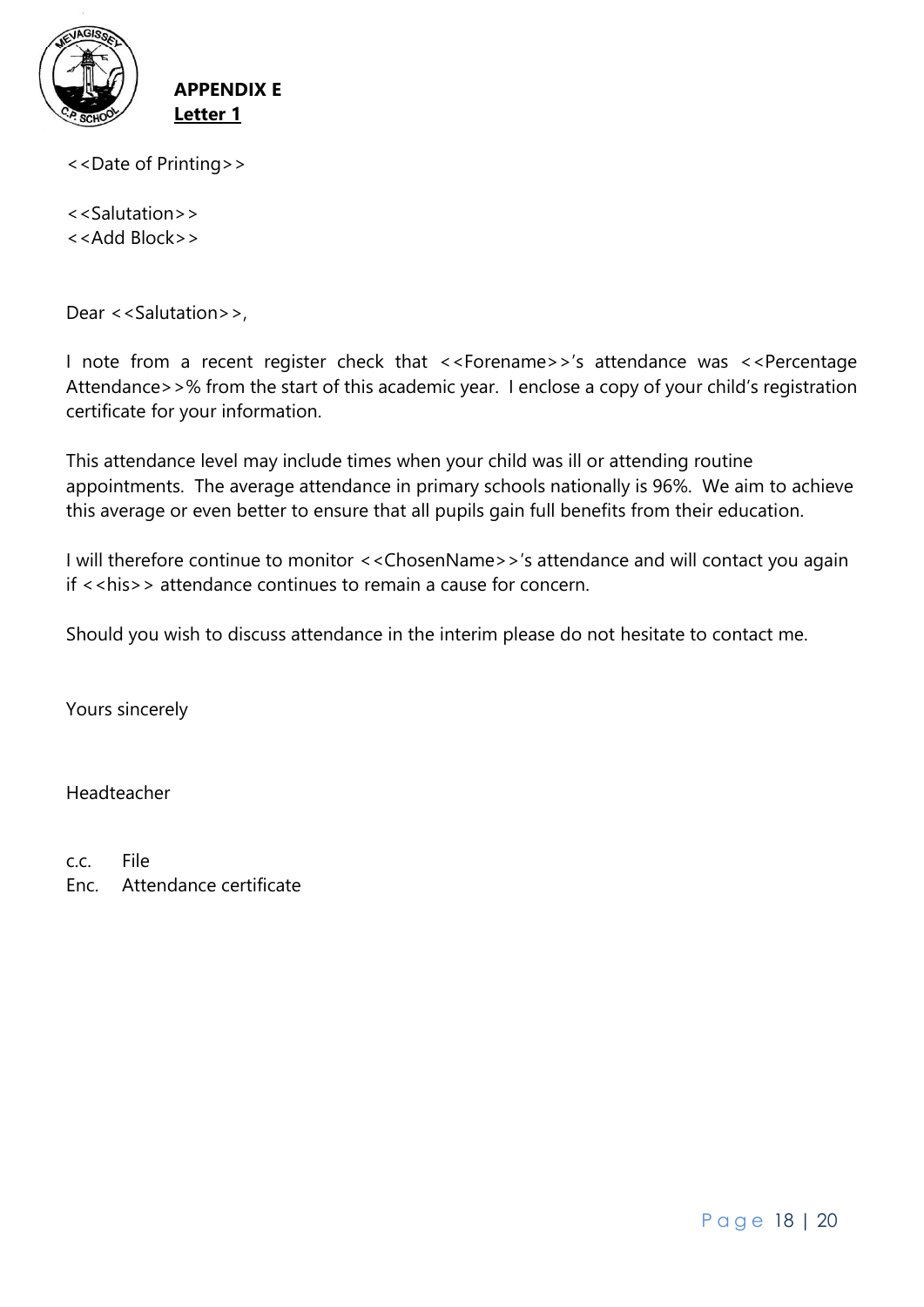

**APPENDIX F Letter 2** <<Date of Printing>>

<<Salutation>> <<AddBlock>>

Dear <<Salutation>>,

You may recall that I wrote to you recently to make you aware that <<Chosen Name>>'s attendance was <<Percentage Attendance>>%. <<Chosen Name>>'s attendance is now <<Percentage Attendance>>% and is still a cause for concern. I enclose an attendance certificate for your information.

I am therefore inviting you into school on **[date]** at **[time]** to meet with me and our Attendance Officer to look at ways that we can work together to support <<ChosenName>> in improving their attendance.

If you are unable to attend the appointment date or time, then please do not hesitate to contact us to rearrange this.

Yours sincerely

#### Headteacher

c.c. File Enc. Attendance certificate